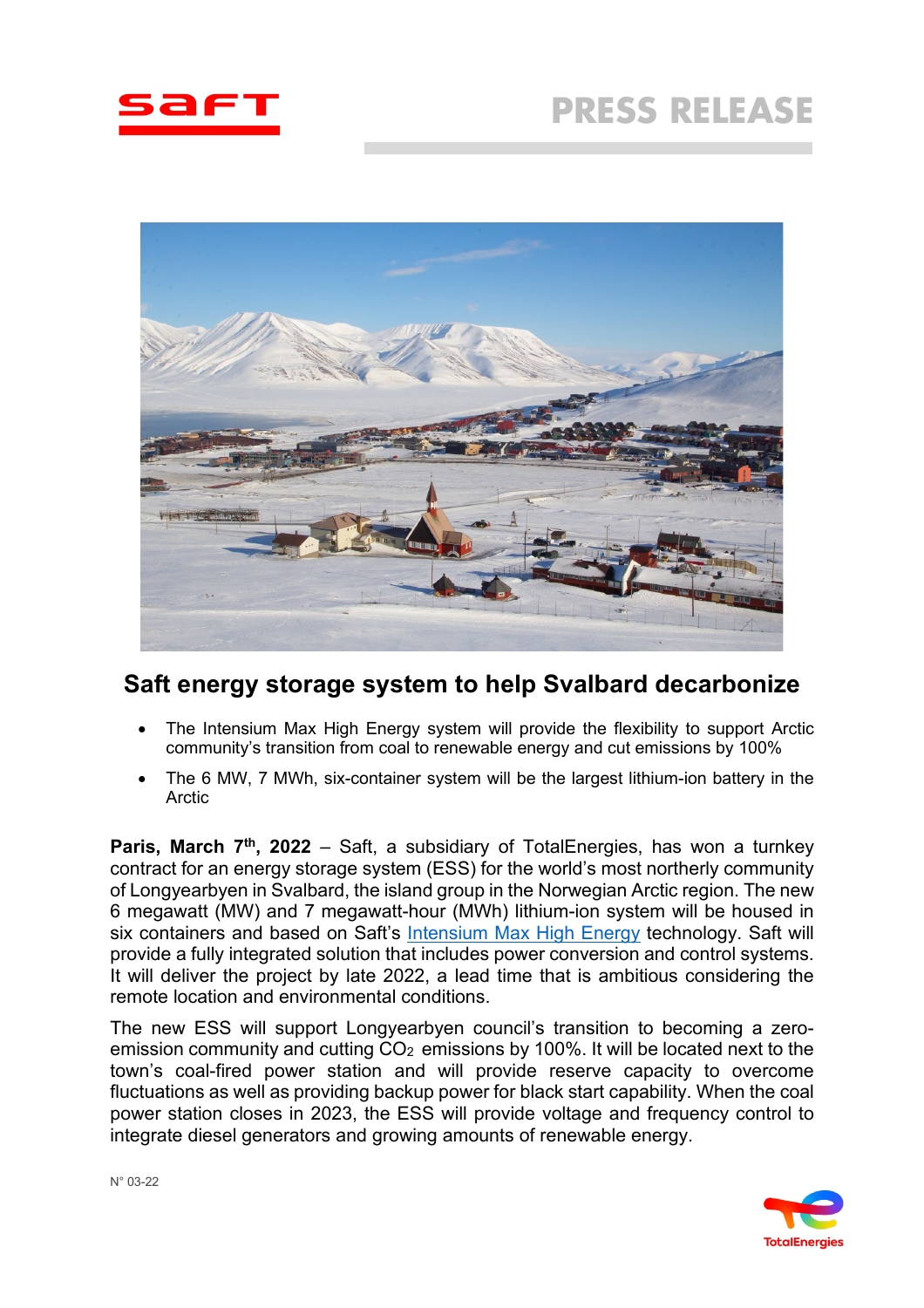

**Joachim Karlsen, Longyearbyen Council's project manager** says: "We selected Saft after a competitive bidding process that evaluated price, quality and capability to deliver. One aspect we particularly liked about Saft is its experience and proven high reliability with similar systems for remote communities in northern Canada and Alaska. That has given us extra reassurance that their team has what it takes to deliver this complex project in harsh Arctic conditions and that their technology will provide us with reliability and security of supply."

The purchase of the giant battery is the start of developing Longyearbyen into a zeroemission society. This battery storage system, which will be one of the largest in Scandinavia, will contribute to better security of supply, lower operating costs and reduced climate emissions, says Karlsen.

Longyearbyen is located in the high Arctic and at 78° North. It is one of the world's most northerly permanent settlements, with winter temperatures that can drop below - 40°C. Saft is planning to overcome logistics' challenges by scheduling transportation of systems in warmer months. In addition, it will carry out final commissioning during the winter to demonstrate to Longyearbyen Council that the system can withstand the intense Arctic winter.

## **About Saft**

Saft specializes in advanced technology battery solutions for industry, from the design and development to the production, customization and service provision. For more than 100 years, Saft's longer-lasting batteries and systems have provided critical safety applications, back-up power and propulsion for our customers. Our innovative, safe and reliable technology delivers high performance on land, at sea, in the air and in space. Saft is powering industry and smarter cities, while providing critical back-up functionality in remote and harsh environments from the Arctic Circle to the Sahara Desert.

Saft is a wholly owned subsidiary of TotalEnergies, a broad energy company that produces and markets energies on a global scale: oil and biofuels, natural gas and green gases, renewables and electricity.

We energize the world. [www.saftbatteries.com](http://www.saftbatteries.com/)